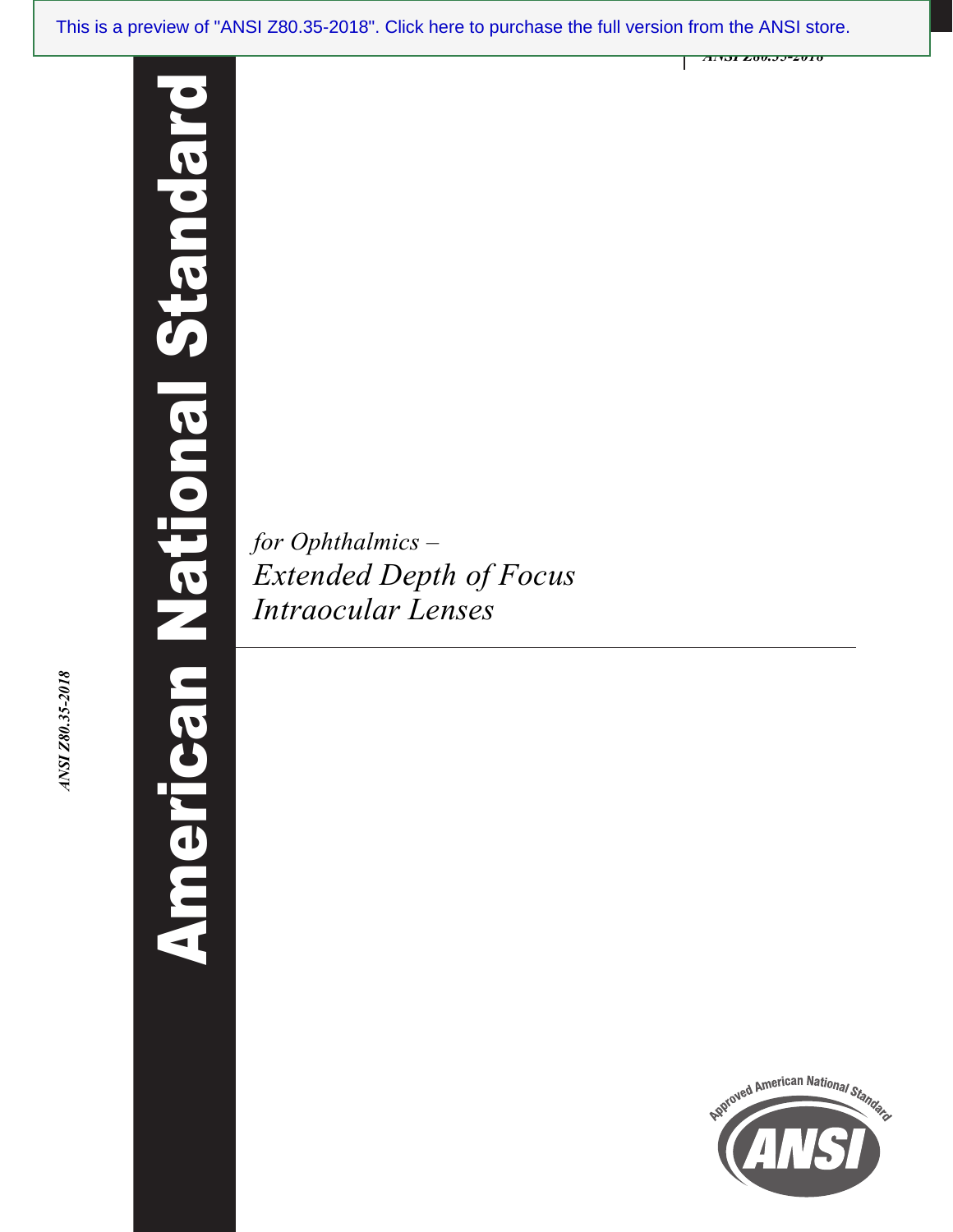[This is a preview of "ANSI Z80.35-2018". Click here to purchase the full version from the ANSI store.](https://webstore.ansi.org/Standards/VC (ASC Z80)/ANSIZ80352018?source=preview)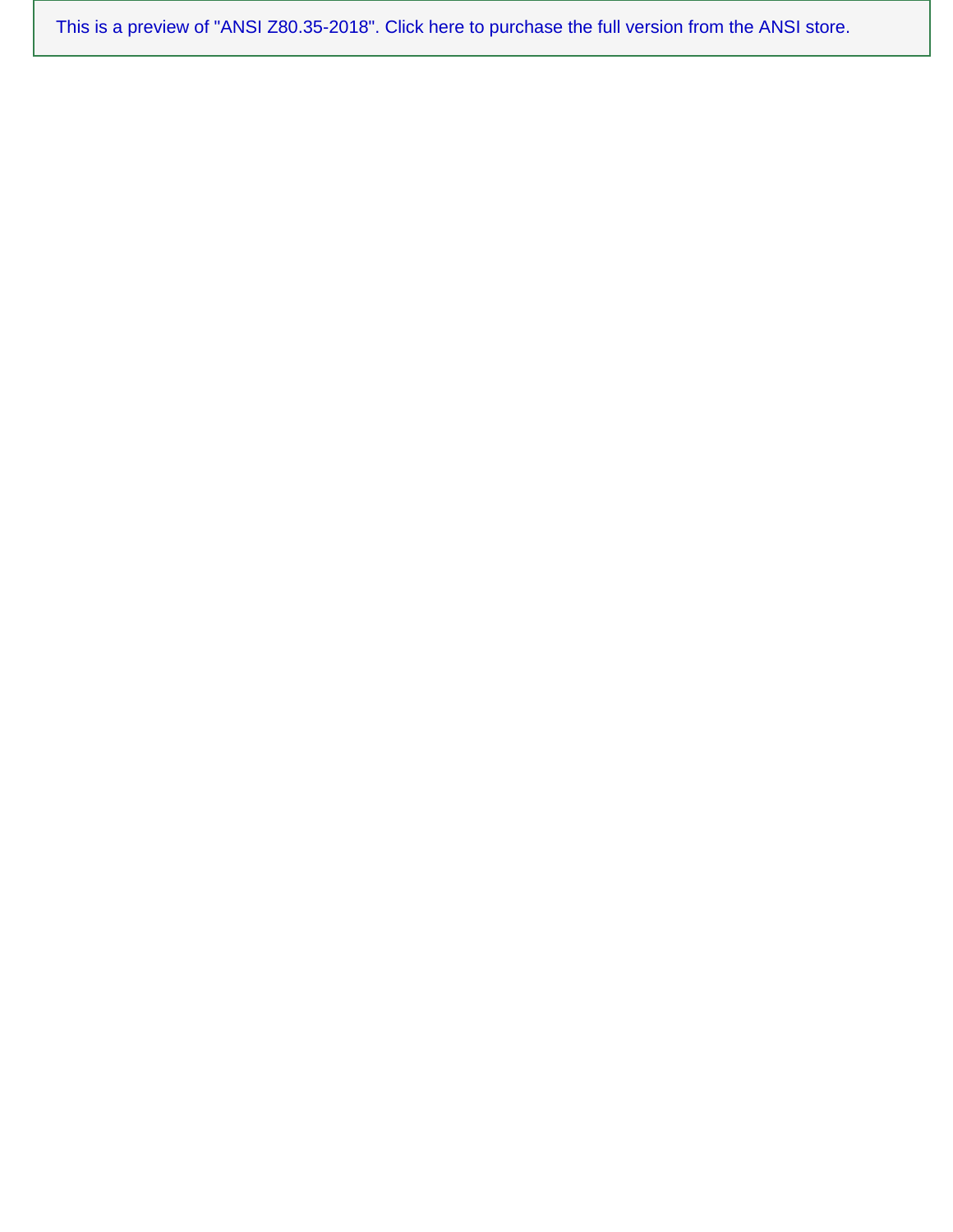[This is a preview of "ANSI Z80.35-2018". Click here to purchase the full version from the ANSI store.](https://webstore.ansi.org/Standards/VC (ASC Z80)/ANSIZ80352018?source=preview)

**ANSI** ® **Z80.35-2018**

American National Standard for Ophthalmics –

Extended Depth of Focus Intraocular Lenses

Sponsor

**The Vision Council**

Approved September 25, 2018 Published January 29, 2019

**American National Standards Institute, Inc.**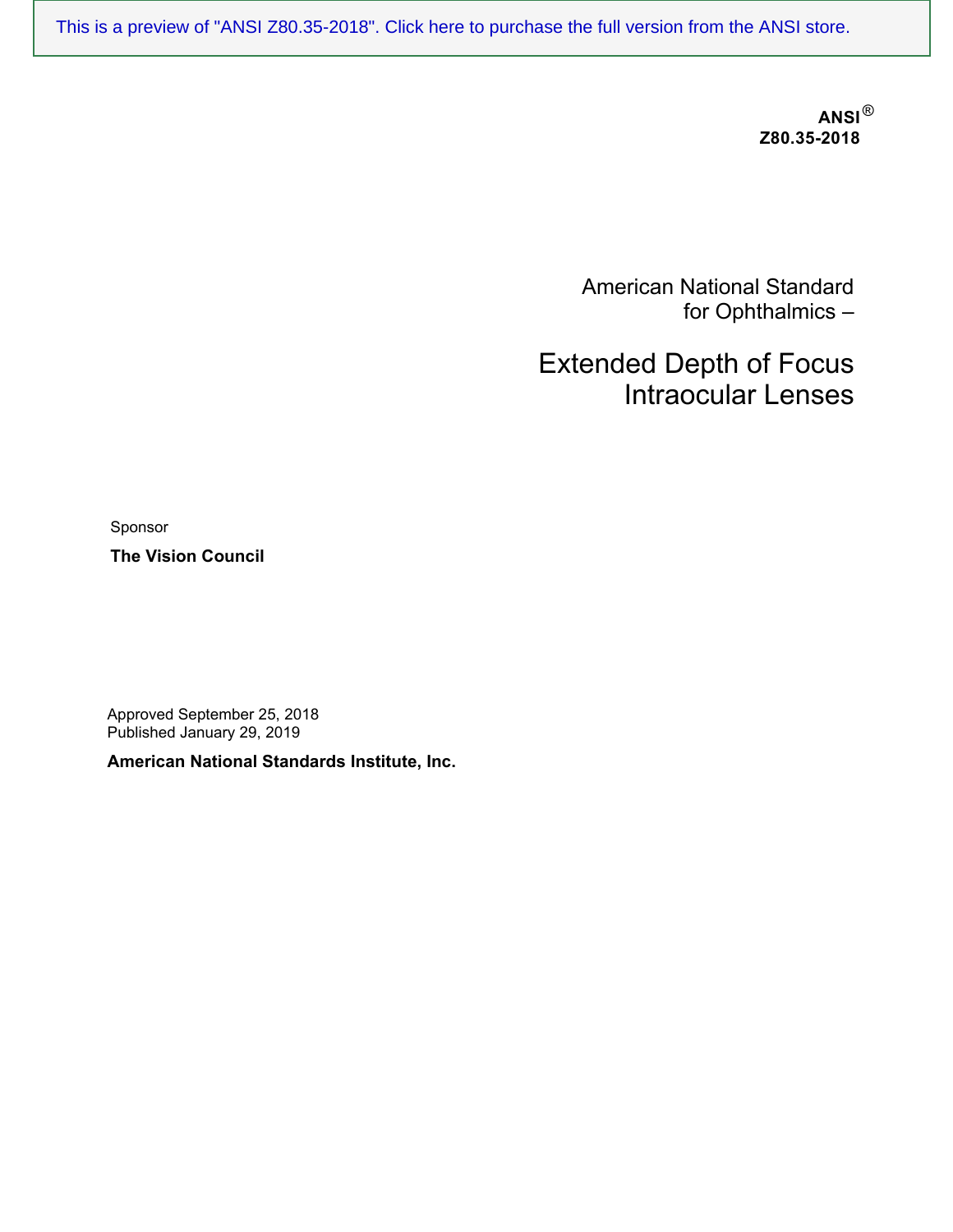# American National **Standard**

Approval of an American National Standard requires review by ANSI that the requirements for due process, consensus, and other criteria for approval have been met by the standards developer.

Consensus is established when, in the judgement of the ANSI Board of Standards Review, substantial agreement has been reached by directly and materially affected interests. Substantial agreement means much more than a simple majority, but not necessarily unanimity. Consensus requires that all views and objections be considered, and that a concerted effort be made towards their resolution.

The use of American National Standards is completely voluntary; their existence does not in any respect preclude anyone, whether he has approved the standards or not, from manufacturing, marketing, purchasing, or using products, processes, or procedures not conforming to the standards.

The American National Standards Institute does not develop standards and will in no circumstances give an interpretation of any American National Standard. Moreover, no person shall have the right or authority to issue an interpretation of an American National Standard in the name of the American National Standards Institute. Requests for interpretations should be addressed to the secretariat or sponsor whose name appears on the title page of this standard.

**CAUTION NOTICE:** This American National Standard may be revised or withdrawn at any time. The procedures of the American National Standards Institute require that action be taken periodically to reaffirm, revise, or withdraw this standard. Purchasers of American National Standards may receive current information on all standards by calling or writing the American National Standards Institute.

#### *Developed by*

The Accredited Committee Z80 for Ophthalmic Standards -

The Vision Council Z80 Secretariat 225 Reinekers Lane Suite 700 Alexandria, VA 22314

Published by

The Vision Council 225 Reinekers Lane Suite 700 Alexandria, VA 22314

Copyright © 2019 by The Vision Council All rights reserved.

No part of this publication may be reproduced in any form, in an electronic retrieval system or otherwise, without prior written permission of the publisher.

Printed in the United States of America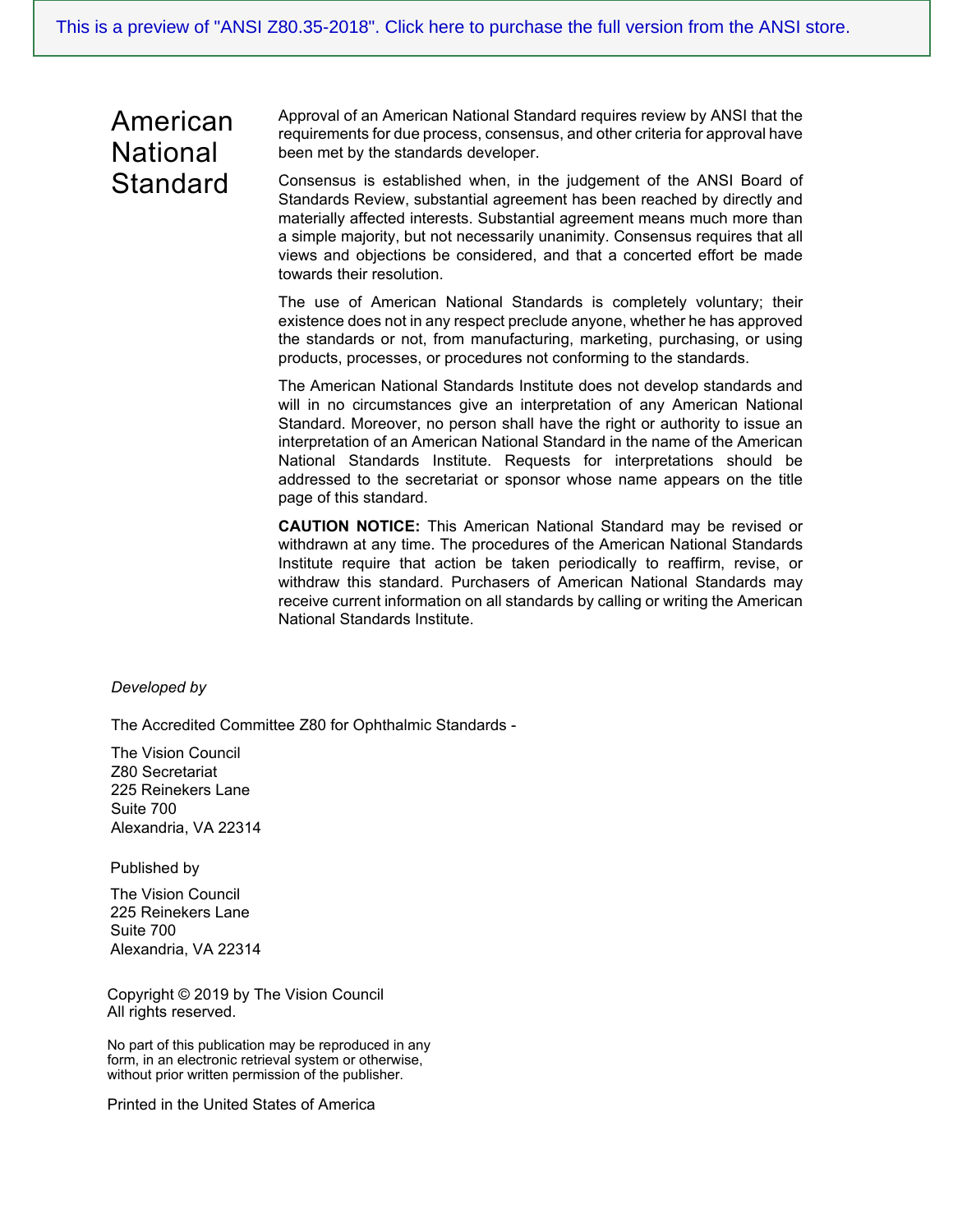## **Contents**

|                                         | Page                                                         |   |
|-----------------------------------------|--------------------------------------------------------------|---|
| Foreword                                |                                                              |   |
| 1                                       |                                                              |   |
| 2                                       |                                                              |   |
| 3                                       |                                                              |   |
| 4                                       |                                                              |   |
| 4.1                                     |                                                              |   |
| 4.2<br>4.2.1                            |                                                              |   |
| 5                                       |                                                              |   |
| 5.1                                     |                                                              |   |
| 5.2<br>5.2.1<br>5.2.2<br>5.2.3<br>5.2.4 |                                                              |   |
| 6                                       |                                                              |   |
| 6.1                                     |                                                              |   |
| 6.2                                     |                                                              |   |
| 7                                       |                                                              |   |
| 7.1                                     |                                                              |   |
| 7.2                                     |                                                              |   |
| 7.3                                     |                                                              |   |
| 7.4                                     |                                                              |   |
| 8                                       |                                                              |   |
| 8.1                                     |                                                              |   |
| 8.2                                     | Requirements.                                                | 5 |
| 9                                       |                                                              |   |
| 9.1                                     |                                                              |   |
| 9.2                                     |                                                              |   |
| 10                                      |                                                              |   |
| 10.1                                    |                                                              |   |
| 10.2<br>10.2.1<br>10.2.2                | EDF IOL as a modification of an approved monofocal parent  6 |   |
| 10.3                                    |                                                              |   |
| 11                                      |                                                              |   |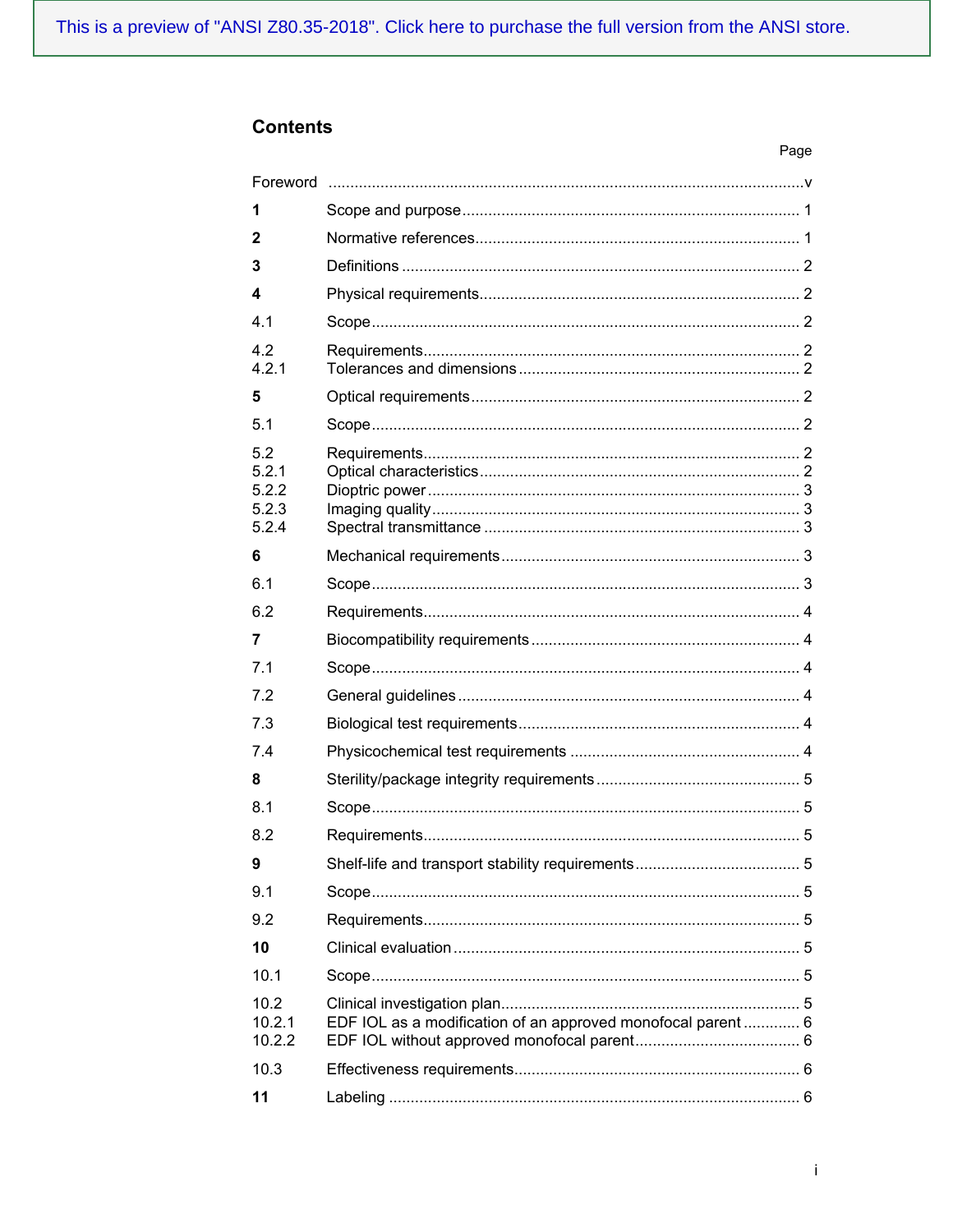### Page

| <b>Annexes</b>                     |                                                            |
|------------------------------------|------------------------------------------------------------|
| A                                  |                                                            |
| A <sub>1</sub>                     |                                                            |
| A.2                                |                                                            |
| A.3                                |                                                            |
| A.3.1                              |                                                            |
| A.3.2                              |                                                            |
| A.3.3                              |                                                            |
| A.3.4                              |                                                            |
| A.4                                |                                                            |
| A.4.1                              |                                                            |
| A.4.2                              |                                                            |
| A.4.3                              |                                                            |
| A.5                                | Determination of far image plane within the model eye 9    |
| A.6                                |                                                            |
| В                                  |                                                            |
| B.1                                |                                                            |
| B.1.1                              |                                                            |
| <b>B.2</b>                         |                                                            |
| <b>B.3</b>                         |                                                            |
| <b>B.3.1</b>                       |                                                            |
| <b>B.3.2</b>                       |                                                            |
| <b>B.3.3</b><br>B.3.3.1<br>B.3.3.2 | Inclusion and exclusion criteria for subject selection  11 |
| <b>B.3.4</b>                       |                                                            |
| B.4                                |                                                            |
| B.4.1<br>B.4.1.1<br>B.4.1.2        |                                                            |
| B.4.2                              |                                                            |
| <b>B.4.3</b>                       |                                                            |
| <b>B.4.4</b>                       |                                                            |
| <b>B.4.5</b>                       |                                                            |
| B.4.6                              |                                                            |
| <b>B.4.7</b>                       |                                                            |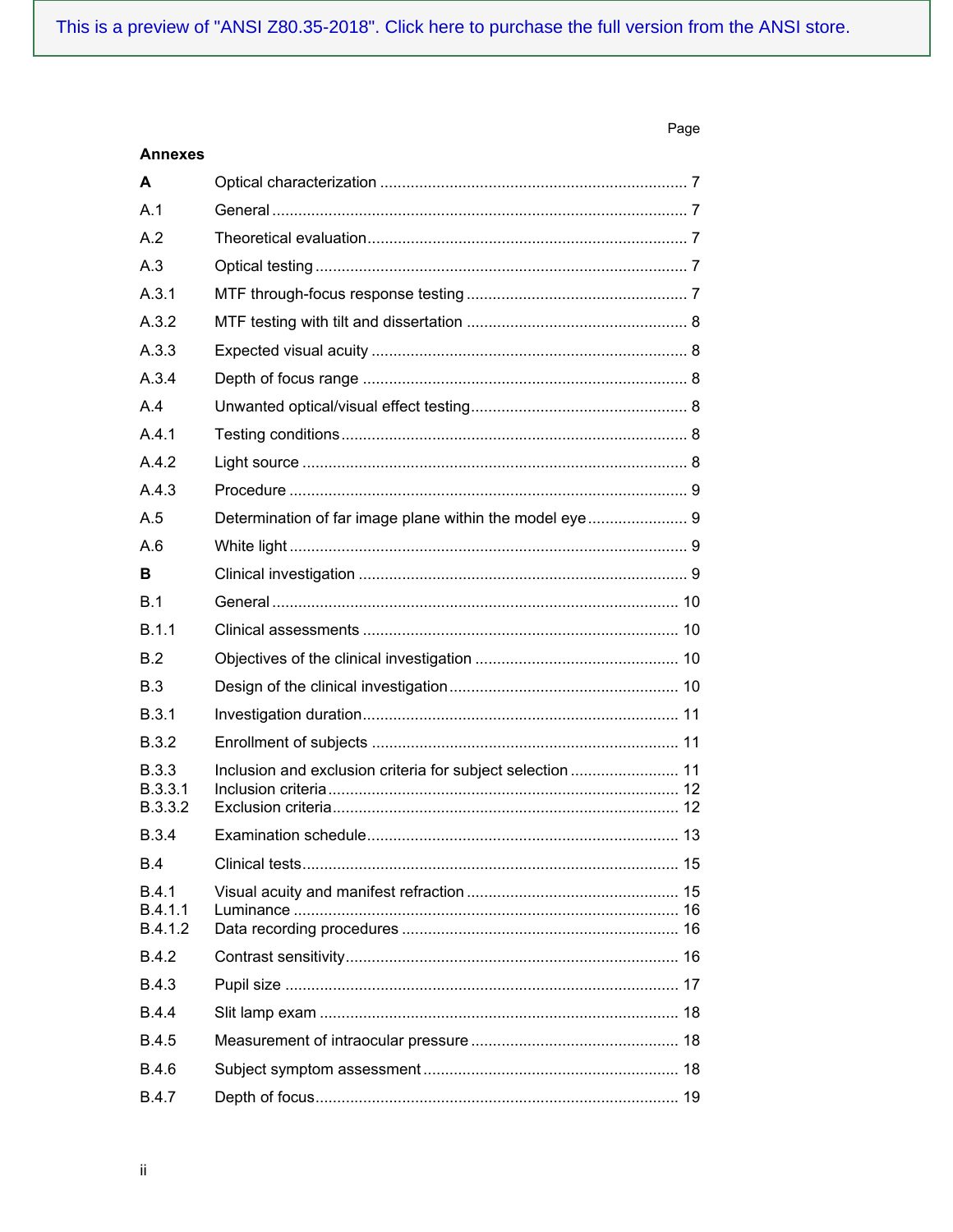|              |                                                                  | Page |
|--------------|------------------------------------------------------------------|------|
| B.5          |                                                                  |      |
| B.5.1        |                                                                  |      |
| B.5.2        |                                                                  |      |
| <b>B.5.3</b> |                                                                  |      |
| B.6          |                                                                  |      |
| C            | Methods and devices for use in the optical characterization      |      |
| C.1          |                                                                  |      |
| C.2          |                                                                  |      |
| C.2.1        |                                                                  |      |
| C.2.2        |                                                                  |      |
| C.3          |                                                                  |      |
| C.4          |                                                                  |      |
| C.5          | Modulation transfer function measurement method (MTF) 31         |      |
| C.5.1        |                                                                  |      |
| C.5.2        | MTF measurement using a target with known spatial frequency      |      |
| C.6          |                                                                  |      |
| C.7          |                                                                  |      |
| C.8          |                                                                  |      |
| C.9          | Physiological cornea for theoretical optical characterization 36 |      |
| D            |                                                                  |      |
| D.1          |                                                                  |      |
| D.2          |                                                                  |      |
| D.3          |                                                                  |      |
| D.4          |                                                                  |      |
| D.5          |                                                                  |      |
| Е            | Determination of sample sizes for the clinical investigation  39 |      |
| E.1          |                                                                  |      |
| E.2          |                                                                  |      |
| E.2.1        | Sample size for the primary for the primary effectiveness        |      |
| E.2.2        | Sample size based on non-inferiority hypothesis testing  40      |      |
| E.2.3        | Sample size of the EDF IOL arm, based on                         |      |
| F            |                                                                  |      |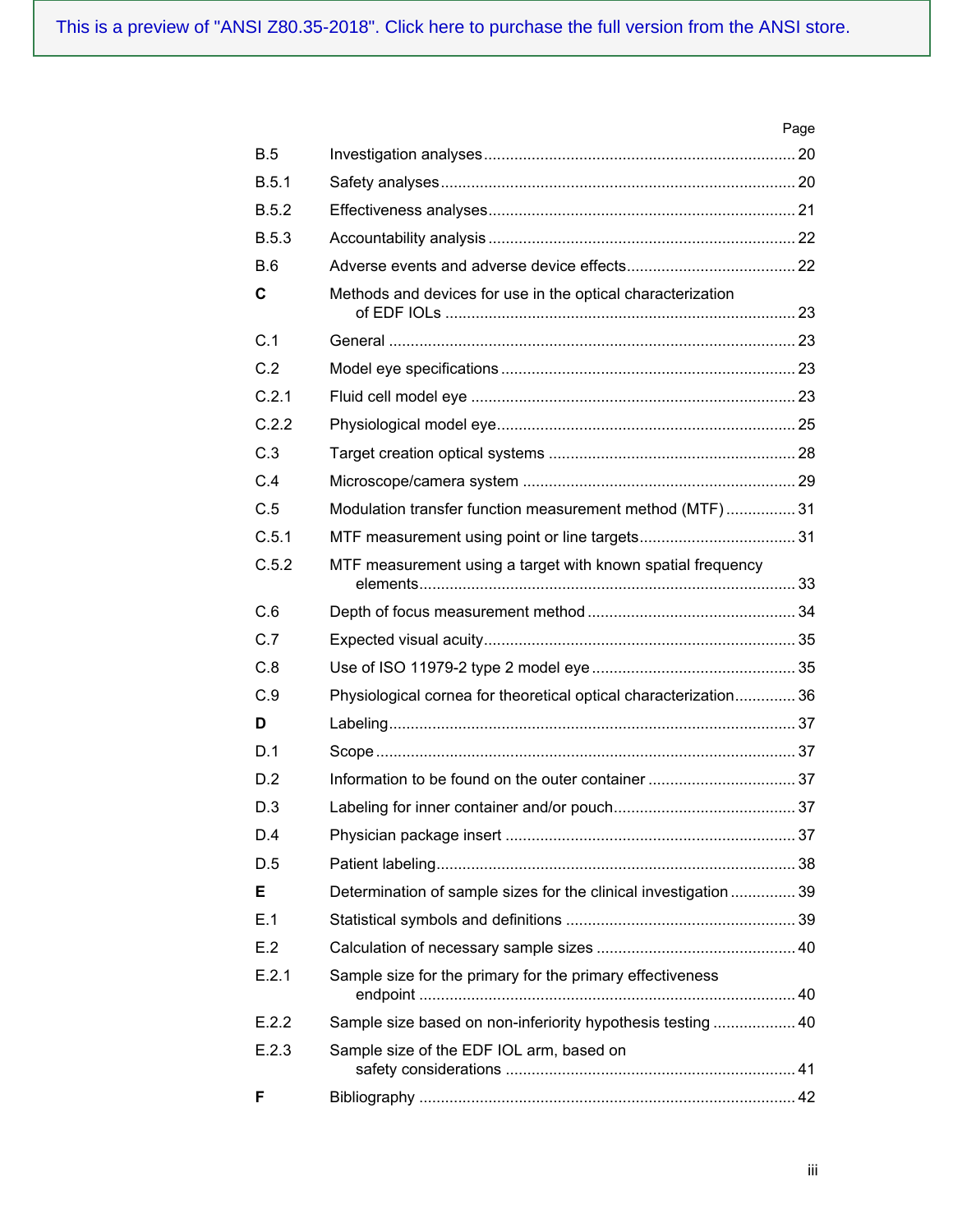#### Page

| <b>Tables</b>  |                                                                                                                                                                                        |  |
|----------------|----------------------------------------------------------------------------------------------------------------------------------------------------------------------------------------|--|
| B.1            |                                                                                                                                                                                        |  |
| C.1            |                                                                                                                                                                                        |  |
| C.2            |                                                                                                                                                                                        |  |
| E.1            |                                                                                                                                                                                        |  |
| E.2            |                                                                                                                                                                                        |  |
| <b>Figures</b> |                                                                                                                                                                                        |  |
| B.1            | Hypothetical example of a defocus curve for an EDF lens<br>(solid line, triangle) and monofocal control (dotted line,                                                                  |  |
| C.1            |                                                                                                                                                                                        |  |
| C.2            | Illustration of the physiological model eye that will fulfill                                                                                                                          |  |
| C.3            | A design of model eye pupil aperture disk/IOL holder<br>designed to hold a posterior chamber IOL correctly positioned<br>in a model eye of the design of C.2.1 or C.2.2 during optical |  |
| C.4            | Illustration of a method to hold an IOL under optical testing<br>within a model eye of the design of C.2.2 at tilt angle of $5^{\circ}$ 28                                             |  |
| C.5            | Holder to attach the physiological model eye to the microscope                                                                                                                         |  |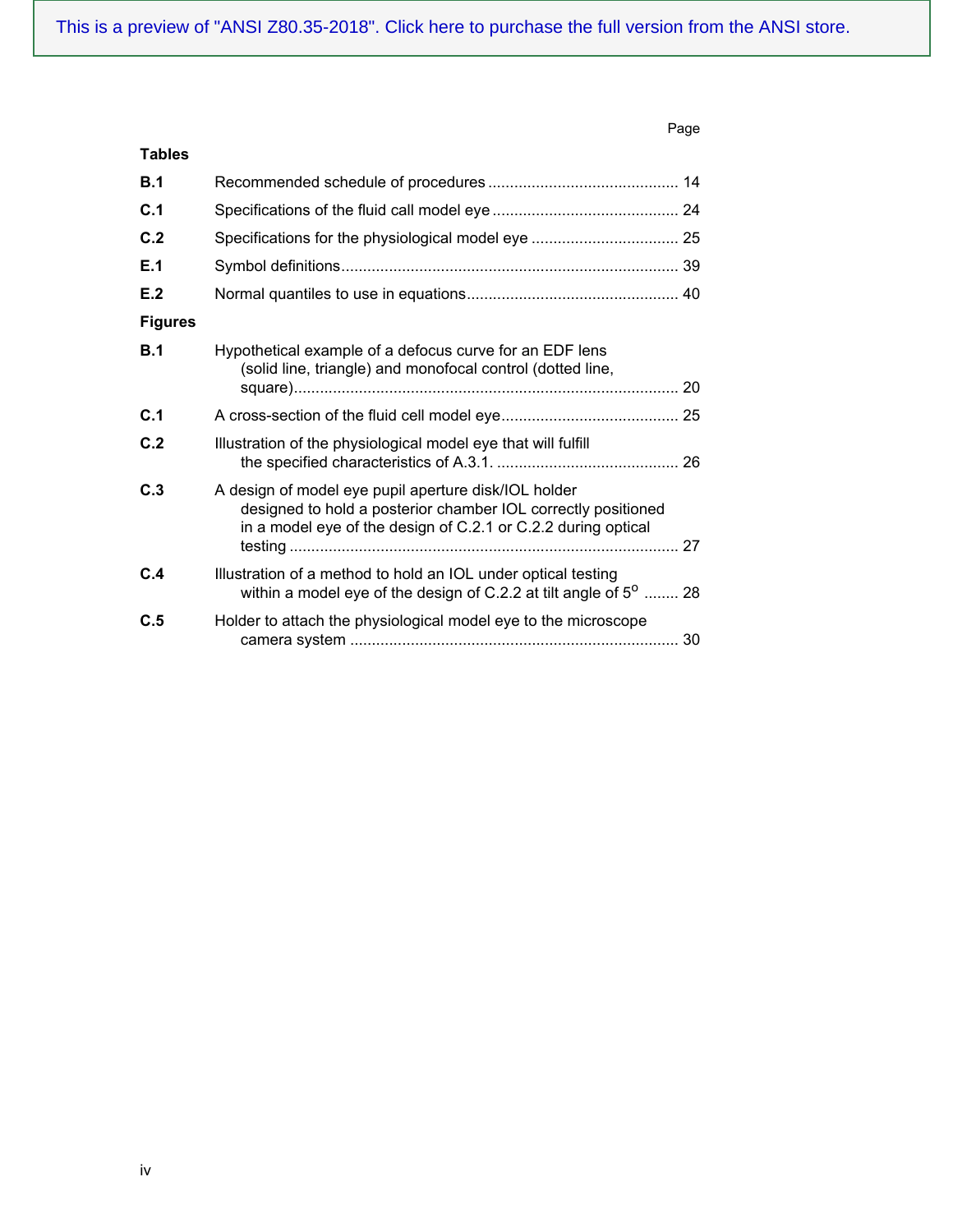**Foreword** (This foreword is not part of American National Standard ANSI Z80.35-2018.)

In 1985, the Z80 committee became an ANSI accredited standards committee. The scope of the Z80 committee is the development of standards for the field of ophthalmic optics.

The Z80.35 standard deals with extended depth of focus (EDF) intraocular lenses used to correct aphakia and provided extended range of focus. The Z80.35 committee originated from the Z80.7 committee on intraocular lenses. Intraocular lenses have become the most common functional prosthetic implanted in the world today. Reproducibility is such that these lenses are no longer meant to just restore basic visual function but are expected to achieve improved visual function. The Z80.35 standard addresses the additional requirements for a new generation of intraocular lenses that provide extended range of focus.

This standard contains six annexes. Annexes A and D are normative and considered part of this standard. Annexes B, C, E and F are informative and are not considered part of this standard.

Suggestions for improvement of this standard will be welcome. They should be sent to: The Vision Council, 225 Reinekers Lane, Suite 700, Alexandria, VA 22314

This standard was processed and approved for submittal to ANSI by the Accredited Standards Committee on Ophthalmic Standards, Z80. Committee approval of this standard does not necessarily imply that all committee members voted for its approval. At the time it approved this standard, the Z80 Committee had the following members:

Carl Tubbs, Chairman Neil Roché, Vice-Chairman William J. Benjamin, O.D., Secretary Michael Vitale, Secretariat

| <b>Organization Represented</b>                                    | Name of Representative |
|--------------------------------------------------------------------|------------------------|
|                                                                    |                        |
|                                                                    |                        |
|                                                                    |                        |
|                                                                    |                        |
|                                                                    |                        |
|                                                                    |                        |
| American Society of Cataract and Refractive Surgery  Stephen Klyce |                        |
|                                                                    |                        |
|                                                                    |                        |
|                                                                    |                        |
|                                                                    |                        |
|                                                                    |                        |
|                                                                    |                        |
|                                                                    |                        |
| National Association of Optometrists & Opticians  Nick Mileti      |                        |
|                                                                    |                        |
|                                                                    |                        |
|                                                                    |                        |
|                                                                    |                        |
|                                                                    |                        |

*Individual Member*

Ralph Stone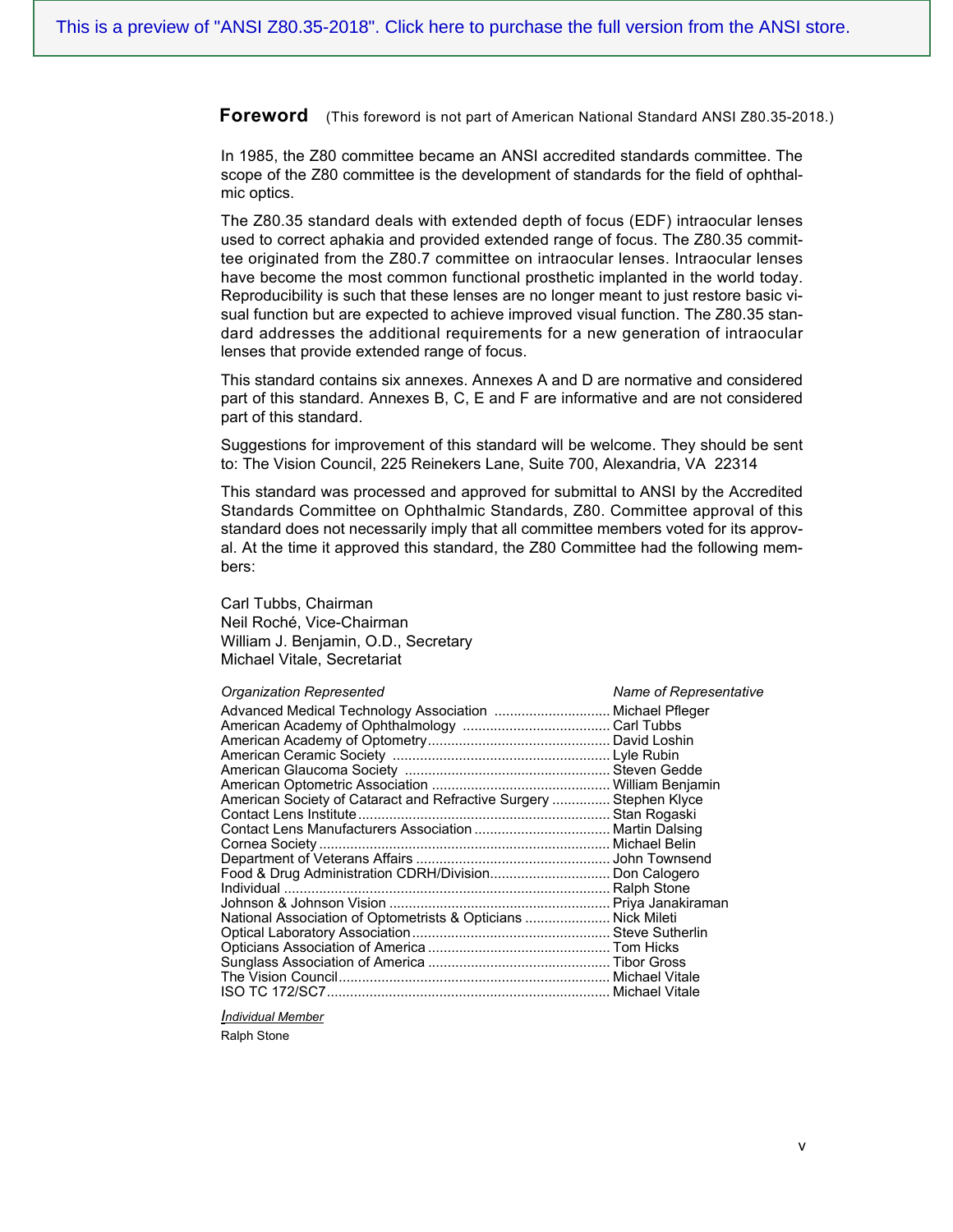The subcommittee on Intraocular Lenses, which developed this standard, had the following members:

Carl Tubbs, SC4 Chair Sanjeev Kasthurirangan, Z80.35 Chair Raj Suryakumar, Clinical Leader Charles Campbell, Optical Leader

Ophelia Biggs Don Calogero Carmen Canovas Bruce Drum Carrie Garufis George Green Gene Hilmantel Andrew Jones Michael Pfleger Michael Simpson Nicholas Tarantino Eugenia Thomas Steve Van Noy Srividhya Vilupuru Henk Weeber Xin Wei